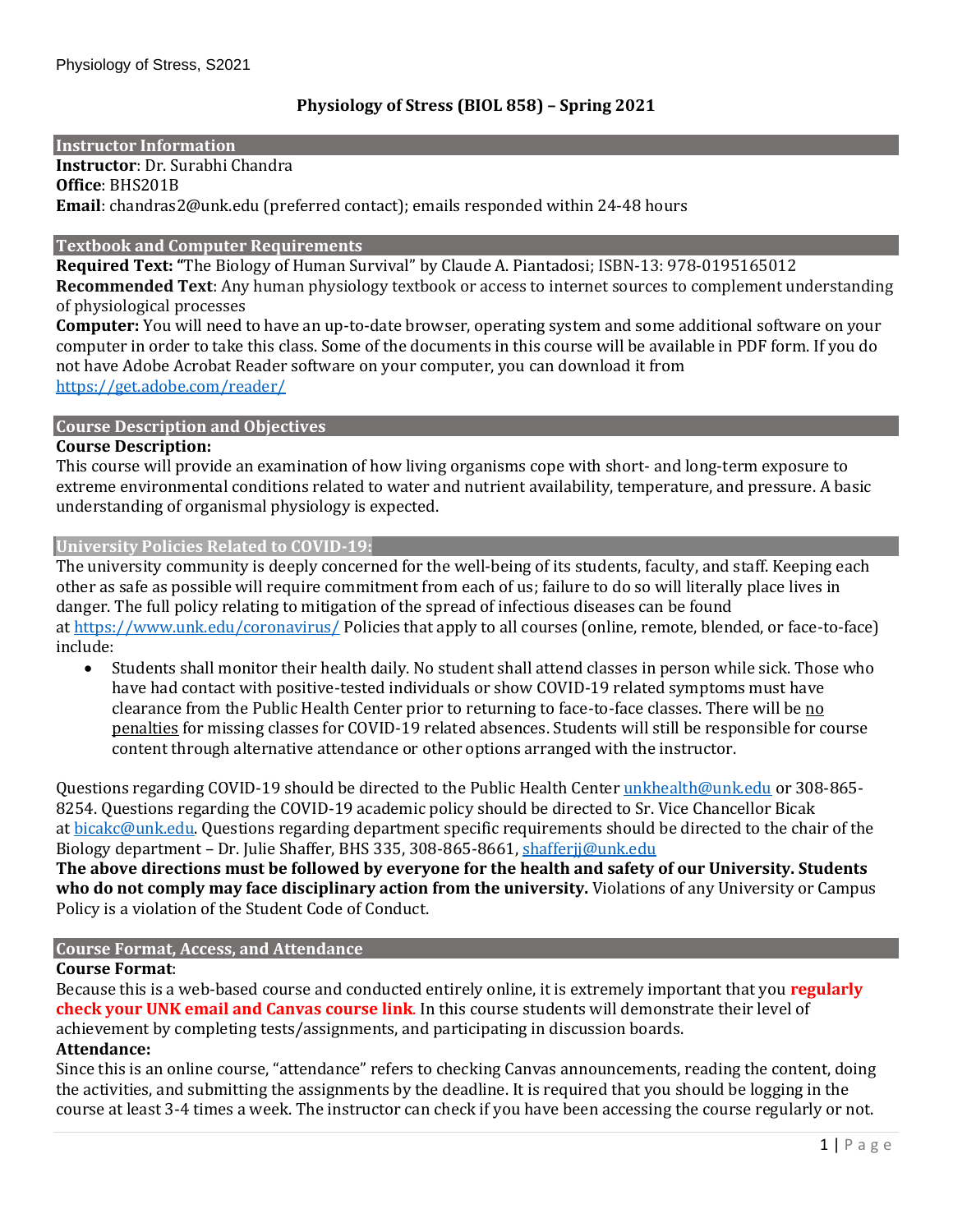You are advised to allot specific times on several days of the week (MWF or TTh) towards this course similar to your regular in-class sessions. Print a copy of the schedule on the last page and paste it at a prominent place to keep track of deadlines.

#### **Course Design**

The course is outlined in the form of modules. Each module will entail reading the textbook chapters, watching the lecture videos posted on Canvas, reading additional resources, and participating in a quiz. In addition to the quizzes, there will be one mid-term exam and a comprehensive final exam during the semester. The details on these will be provided as per their schedule.

- **Modules:** There will be three modules in this course which are categorized based on the content covered. You will be able to access only one module at a time, and will not be graded for the previous module if the deadline is over.
- **Lecture Videos**: The lecture videos will be posted on Tuesday of each week by 8 am.
- **Quiz**: Topics covered in the quiz will be announced on Canvas (Schedule on the last page). Content would include chapters covered in the week and additional reading materials provided in Canvas. Quizzes will open on Friday @ 8 am until Tuesday @ midnight.
- **Lecture Exams**: Exams will be online and take-home, which should be submitted before the deadline listed on the schedule. Final exam will be comprehensive covering all content taught during the semester. These will be submitted through turnitin link on Canvas.

#### **Course Communication**

**Announcements:** Announcements will be posted in Canvas when you log in. Please make sure to check them regularly, as they will contain important information regarding assignments, or class concerns. **Discussion Board**:

• *Original Post*- Please read the material assigned, and respond to the question posted. You can create your own post by clicking on "create new thread" once you access the forum. The length of the post must be **minimum of 250-300 words** with critical and thoughtful explanation of the topics. You should provide references as per MLA format

https://owl.purdue.edu/owl/research\_and\_citation/mla\_style/mla\_formatting\_and\_style\_guide/mla\_forma tting and style guide.html

You will be working in groups (created by the instructor) when posting in the discussion board.

- *Reply to Postings* There will be a minimum of 2 responses that you are required to provide on other students' postings. These responses should not be limited to one word such as "bravo", "nice" or use internet lingo (LOL, ROFL etc.). Typical responses should be at least 2-3 sentences after carefully analyzing the post and providing your inputs.
- *Grading*  Grading rubric for discussion boards will be provided on Canvas. Each original post will be worth 7 points and responses will be 3 points (each response 1.5 points). Original post MUST be submitted by Friday before the due date, and the responses will be due by the deadline.

| <b>Grades</b>             |                                                                                    |
|---------------------------|------------------------------------------------------------------------------------|
| Discussion board postings | 35 points = 3 forums (10 points each) + Introduction (5 points)                    |
| Syllabus Quiz             | 10 points                                                                          |
| Quizzes                   | 100 points = 12 quizzes $(10 \text{ points each})$ –2 lowest $(10 \text{ points})$ |
| Mid-term Exam             | 75 points                                                                          |
| Final Exam (cumulative)   | 150 points                                                                         |
|                           |                                                                                    |

**Total 370 points**

Grades will be assigned as follows:

| $\circ$ 100 – 90% |   | A grades (>98% = A+; 97-92% = A; 91-90% = A-)   |
|-------------------|---|-------------------------------------------------|
| $\circ$ 89 – 80%  | - | B grades (89-88% = B+; 87-82% = B; 81-80% = B-) |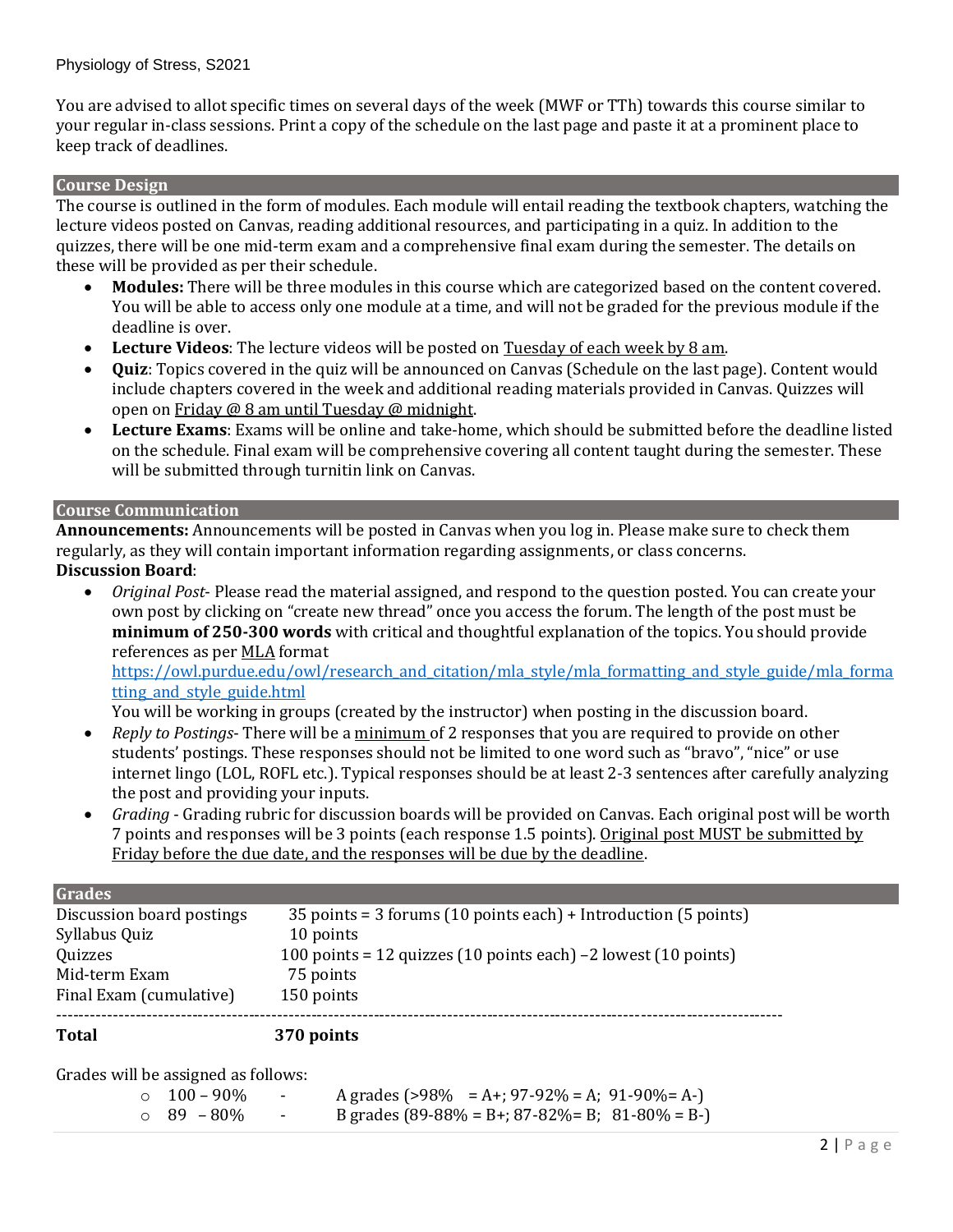```
\degree 79 – 70% - C grades (79-78% = C+; 77-72% = C; 71-70% = C-)
```

```
\circ 69 – 60% - D grades (69-68% = D+; 67-62% = D; 61-60% = D-)
```

```
\circ 60% and lower – F grade
```
Grades will be converted to the closest integer (e.g. 94.5% would become 95%, but 94.4% would be 94%)

# **Other Course Policies**

**Late Work**: Late work will not be accepted. If you have an extenuating circumstance, please contact me before the assignment/work is due to make alternate arrangements. I will require documentation in such cases. **Receiving an Incomplete:** An incomplete ("I") is issued only if circumstances beyond your control (for example, hospitalization during finals week) prevent you from completing the required work for the class by the end of the semester. The circumstances preventing you from finishing the class must have arisen *after* the withdraw deadline. An incomplete grade will give you an *extension* to complete outstanding work only; it is *not* an opportunity to "start over" in the class. A contract must be signed detailing a timeline for completing the work, and all outstanding work must be completed within one year or the "I" grade *automatically* converts to a failing "F" grade. The conversion of an incomplete grade to a failing grade is university policy and is not within the control of instructor.

# **Ethics and Behavior**

You should be following the highest ethical, academic, and professional standards. The University's Academic Integrity policy is listed in Article VI of the Student Handbook. UNK Student Handbook or [\(http://www.unk.edu/offices/reslife.aspx?id=2402\)](http://www.unk.edu/offices/reslife.aspx?id=2402). Use of proper language and maintaining appropriate decorum is expected during the course. Discussion boards will be moderated and any use of abusive/foul language will be dealt strictly and can result in expulsion from the university.

## **Copyright and Plagiarism Policy**

All lecture videos and additional contents posted in this course is subjected to copyright restriction. Work CANNOT be used, adapted, copied, or published without the instructor's permission. Plagiarism from peers or from other sources is not acceptable, and will be subjected to a grade penalty.

## **Students with Disabilities**

It is the policy of the University of Nebraska at Kearney to provide flexible and individualized reasonable accommodation to students with documented disabilities. To receive accommodation services for a disability, students must be registered with the UNK Disabilities Services for Students (DSS) office, 175 Memorial Student Affairs Building, 308-865-8214 or by email [unkdso@unk.edu](mailto:unkdso@unk.edu)

## **UNK Statement of Diversity & Inclusion:**

UNK stands in solidarity and unity with our students of color, our Latinx and international students, our LGBTQIA+ students and students from other marginalized groups in opposition to racism and prejudice in any form, wherever it may exist. It is the job of institutions of higher education, indeed their duty, to provide a haven for the safe and meaningful exchange of ideas and to support peaceful disagreement and discussion. In our classes, we strive to maintain a positive learning environment based upon open communication and mutual respect. UNK does not discriminate on the basis of race, color, national origin, age, religion, sex, gender, sexual orientation, disability or political affiliation. Respect for the diversity of our backgrounds and varied life experiences is essential to learning from our similarities as well as our differences. The following link provides resources and other information regarding D&I: <https://www.unk.edu/about/equity-access-diversity.php>

## **Students who are Pregnant**

It is the policy of the University of Nebraska at Kearney to provide flexible and individualized reasonable accommodation to students who are pregnant. To receive accommodation services due to pregnancy, students must contact Cindy Ference in Student Health, 308-865-8219. The following link provides information for students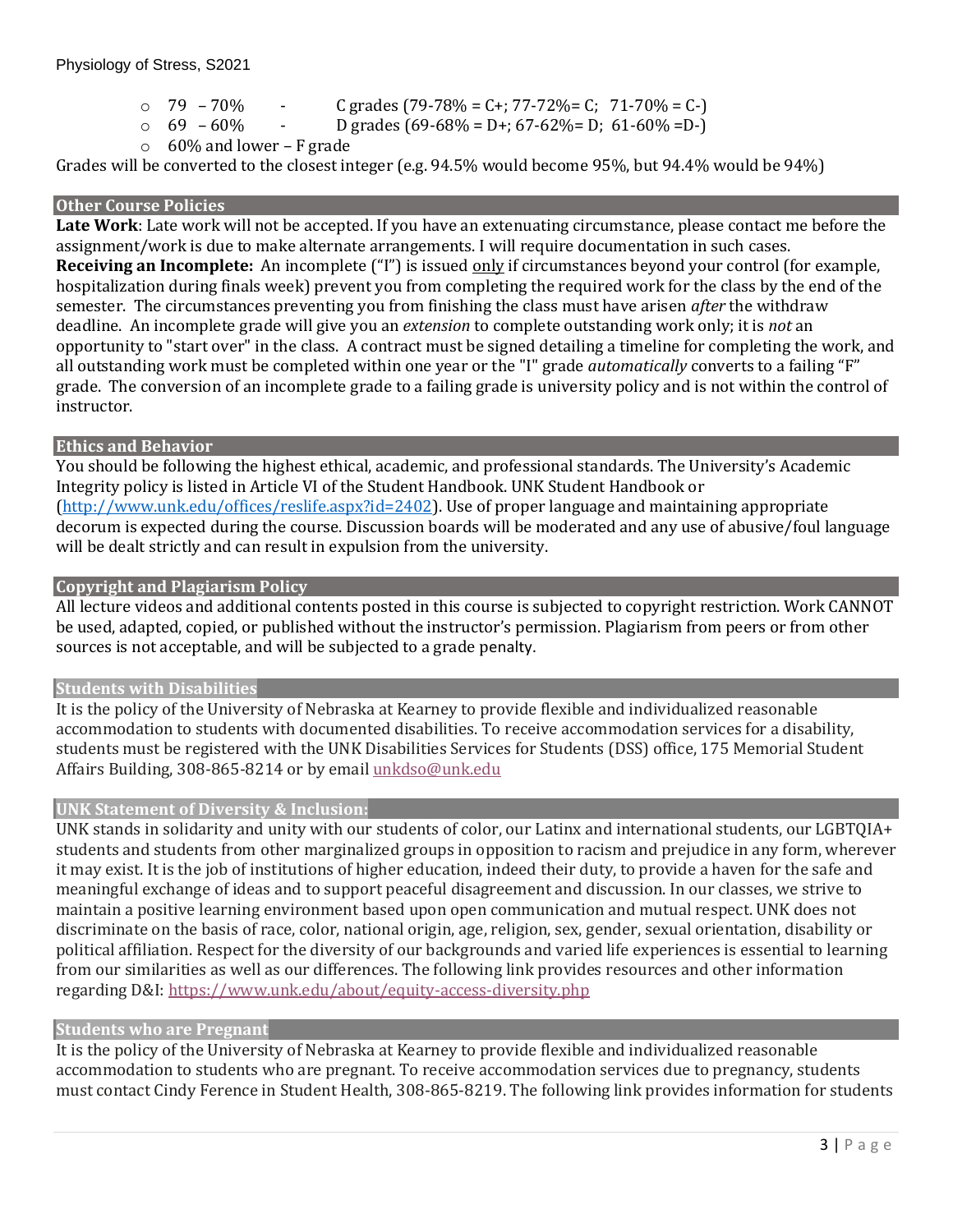and faculty regarding pregnancy rights. [http://www.nwlc.org/resource/pregnant-and-parenting-students-rights](https://urldefense.proofpoint.com/v2/url?u=http-3A__www.nwlc.org_resource_pregnant-2Dand-2Dparenting-2Dstudents-2Drights-2Dfaqs-2Dcollege-2Dand-2Dgraduate-2Dstudents&d=DwMFAg&c=Cu5g146wZdoqVuKpTNsYHeFX_rg6kWhlkLF8Eft-wwo&r=BJkIhAaMtWY7PlqIhIOyVw&m=RgBL3s2VNHfvD5ReMK2q_PhwYU8dbEt1vxs1BO4WkpQ&s=MmB91XAzaW-E7UPMXPGx9tWJQbTWJYyYzM8gLjhEzQ0&e=)[faqs-college-and-graduate-students](https://urldefense.proofpoint.com/v2/url?u=http-3A__www.nwlc.org_resource_pregnant-2Dand-2Dparenting-2Dstudents-2Drights-2Dfaqs-2Dcollege-2Dand-2Dgraduate-2Dstudents&d=DwMFAg&c=Cu5g146wZdoqVuKpTNsYHeFX_rg6kWhlkLF8Eft-wwo&r=BJkIhAaMtWY7PlqIhIOyVw&m=RgBL3s2VNHfvD5ReMK2q_PhwYU8dbEt1vxs1BO4WkpQ&s=MmB91XAzaW-E7UPMXPGx9tWJQbTWJYyYzM8gLjhEzQ0&e=)

## **Reporting Student Sexual Harassment, Sexual Violence or Sexual Assault**

Reporting allegations of rape, domestic violence, dating violence, sexual assault, sexual harassment, and stalking enables the University to promptly provide support to the impacted student(s), and to take appropriate action to prevent a recurrence of such sexual misconduct and protect the campus community. Confidentiality will be respected to the greatest degree possible. Any student who believes she or he may be the victim of sexual misconduct is encouraged to report to one or more of the following resources:

**Local Domestic Violence, Sexual Assault Advocacy Agency** 308-237-2599

**Campus Police (or Security)** 308-865-8911

**Title IX Coordinator** 308-865-8655

Retaliation against the student making the report, whether by students or University employees, will not be tolerated.

If you have questions regarding the information in this email please contact **Mary Chinnock Petroski, Chief Compliance Officer [\(petroskimj@unk.edu](mailto:petroskimj@unk.edu) or phone 8400).**

#### **Veterans Services:**

UNK works diligently to support UNK's military community by providing military and veteran students and families with resources and services to help them succeed. Veterans Services assists with the GI Bill process and acts as a liaison between the student and the Veterans Administration. If you need assistance or would like more information, please contact Lori Weed Skarka at 308-865-8520 or [unkveterans@unk.edu.](mailto:unkveterans@unk.edu)

## **Additional Resources**

**Tech Support:** Available through email at [unkhelpdesk@unk.edu](mailto:unkhelpdesk@unk.edu) or phone 308-865-8363.

**Learning Commons:** UNK provides student services for proof reading your documents. To submit papers online for Learning Commons' writing tutors to review, [click here.](http://www.unk.edu/offices/learning_commons/writing-center/index.php) A tutor will respond within three days, not counting weekends.